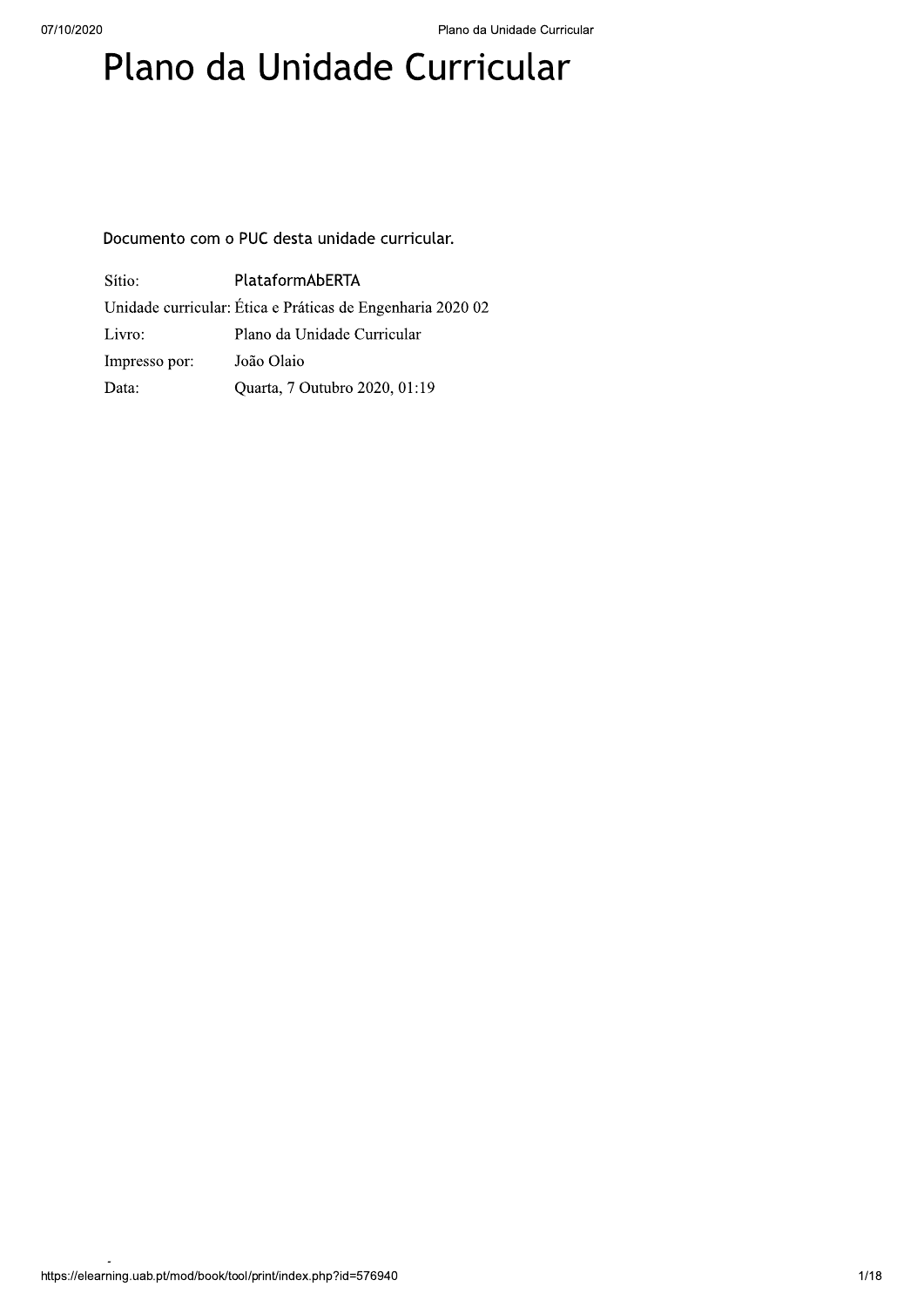# Índice

PUC - Plano da Unidade Curricular

**PUC** 

- 1. A Unidade Curricular
- 2. Competências
- 3. Roteiro
- 4. Metodologia
- 5. Recursos
- 6. Avaliação
- 6.1. Cartão de Aprendizagem
- 6.2. Calendário de avaliação contínua
- 6.3. Exame
- 7. Plano de Trabalho
- 7.1. Tópico 1
- 7.2. Tópico 2
- 7.3. Tópico 3
- 7.4. Tópico 4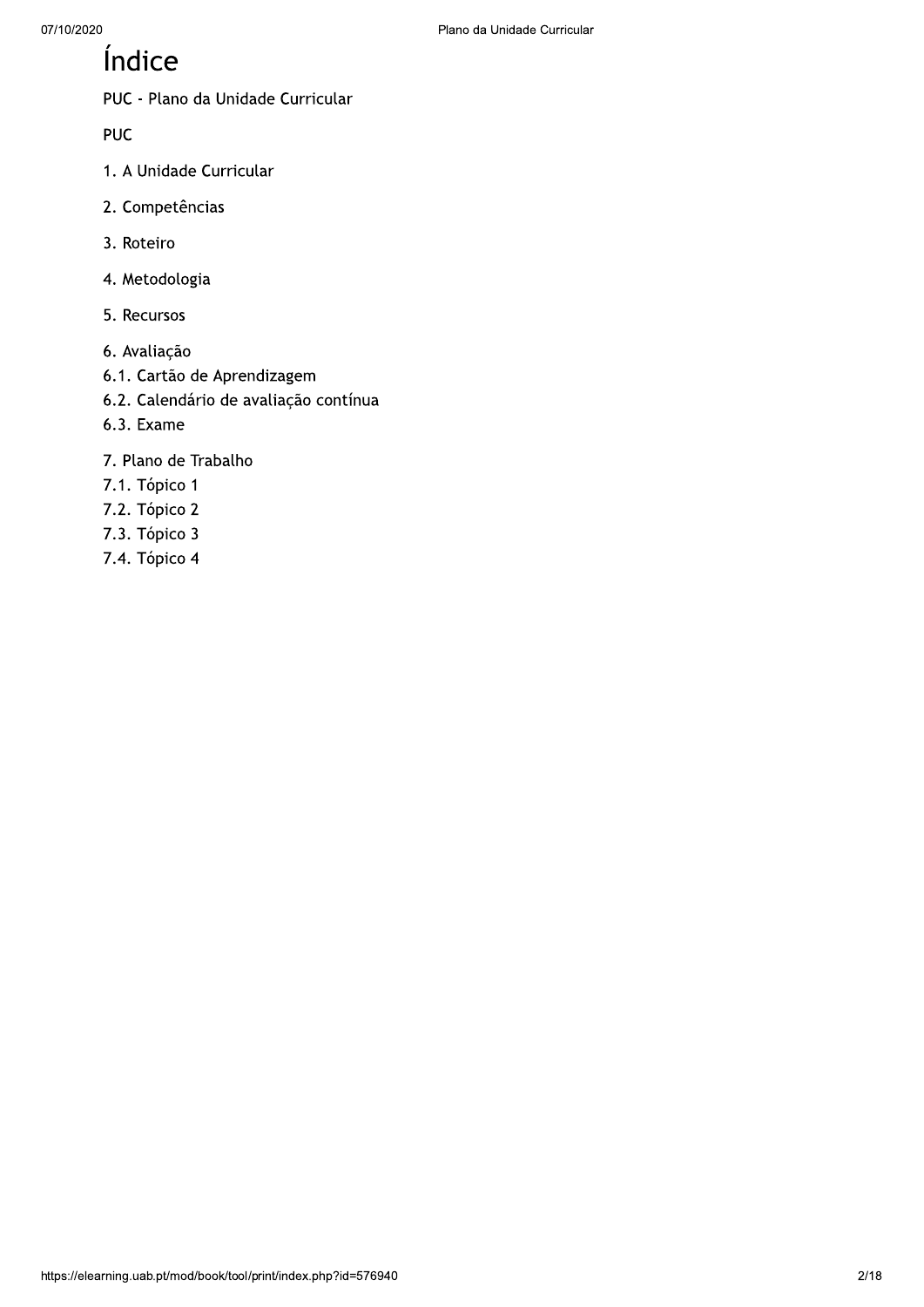# PUC - Plano da Unidade Curricular

# **UNIDADE CURRICULAR [21176]**

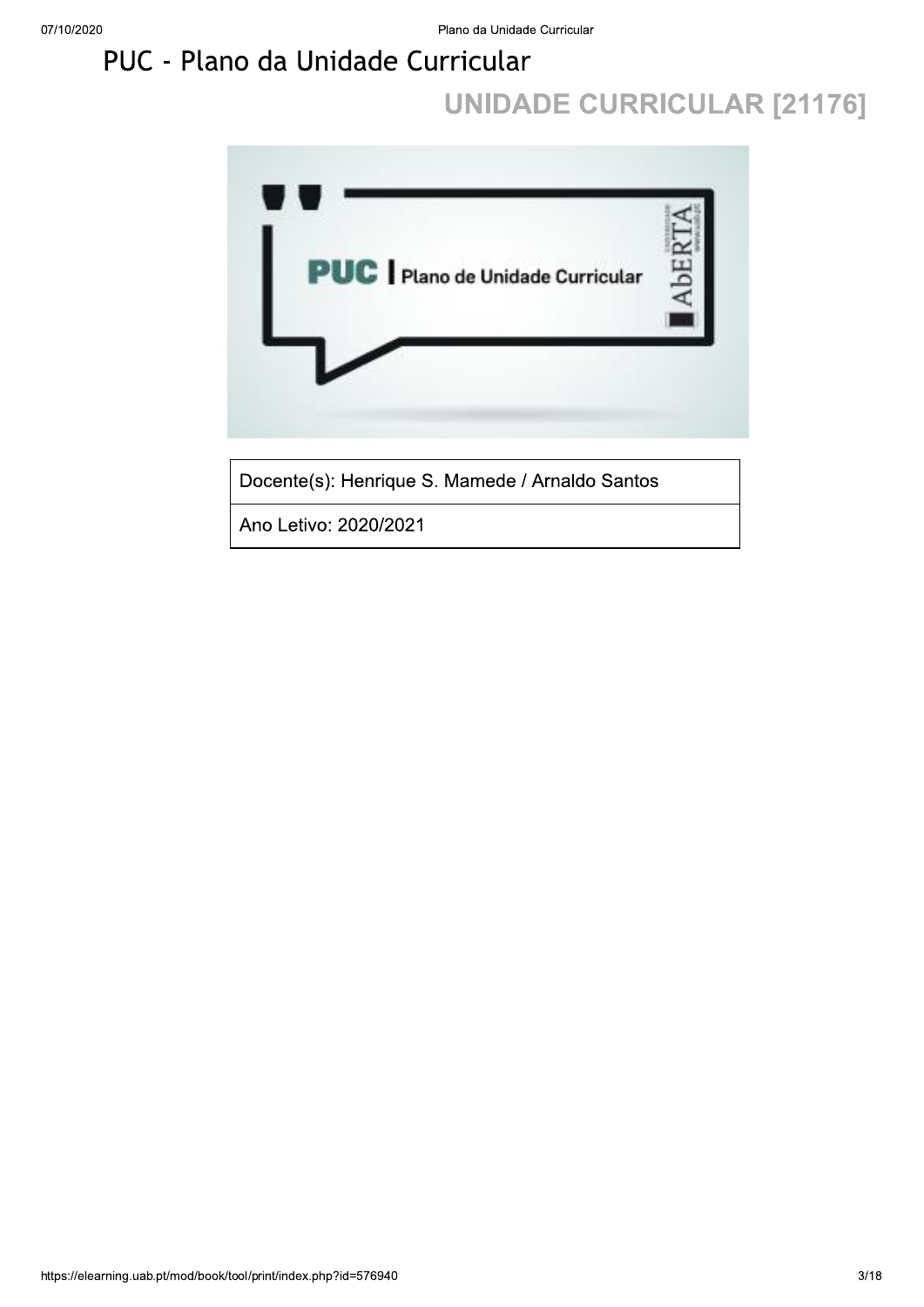# O que é o PUC?

O PUC constitui um documento que visa orientar o processo de aprendizagem do estudante ao longo da Unidade Curricular a que se refere. É por isso um guião que requer uma leitura atenta e que lhe será útil ao longo de todo o percurso de aprendizagem. Aqui encontrará informação sobre as temáticas a estudar, as competências a desenvolver, informações sobre como se organiza o processo de aprendizagem, como utilizar e tirar partido do espaço virtual relativo a esta Unidade Curricular, o que se espera de si, como é avaliado, entre outros aspetos fundamentais para realizar da melhor forma este percurso.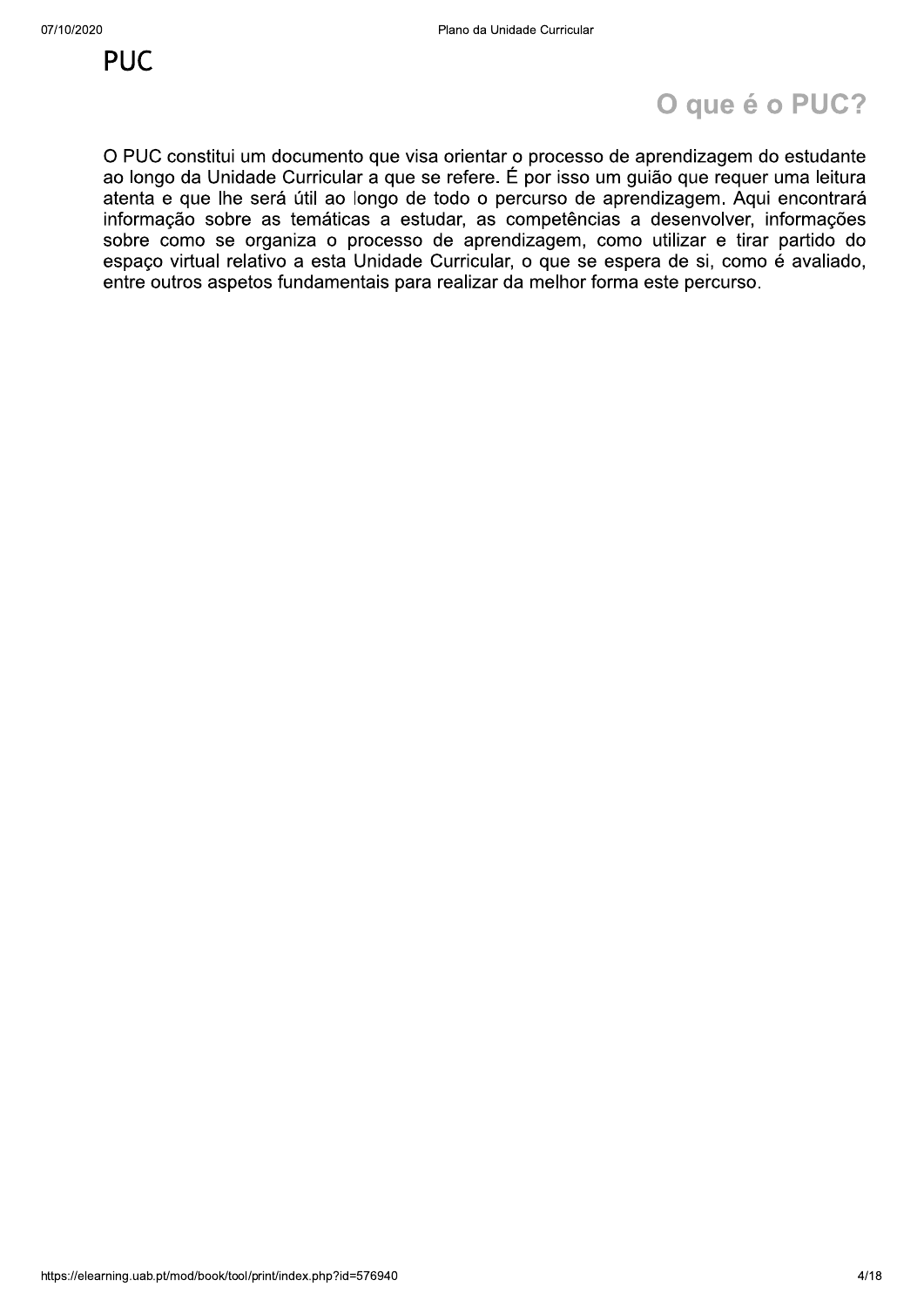### 1. A Unidade Curricular

# Apresentação da Unidade Curricular

No mundo atual, as Tecnologias da Informação e da Comunicação influenciam ou estão presentes em praticamente todos os aspetos da Sociedade. Assim, importa transmitir conhecimentos e formação de competências que permitam reconhecer o papel e a importância da profissão de engenharia informática. E, nesse processo, ter consciência do que significa a ética profissional no desempenho do engenheiro informático. Quem gostaria de voar num avião em que o software pudesse ter falhas?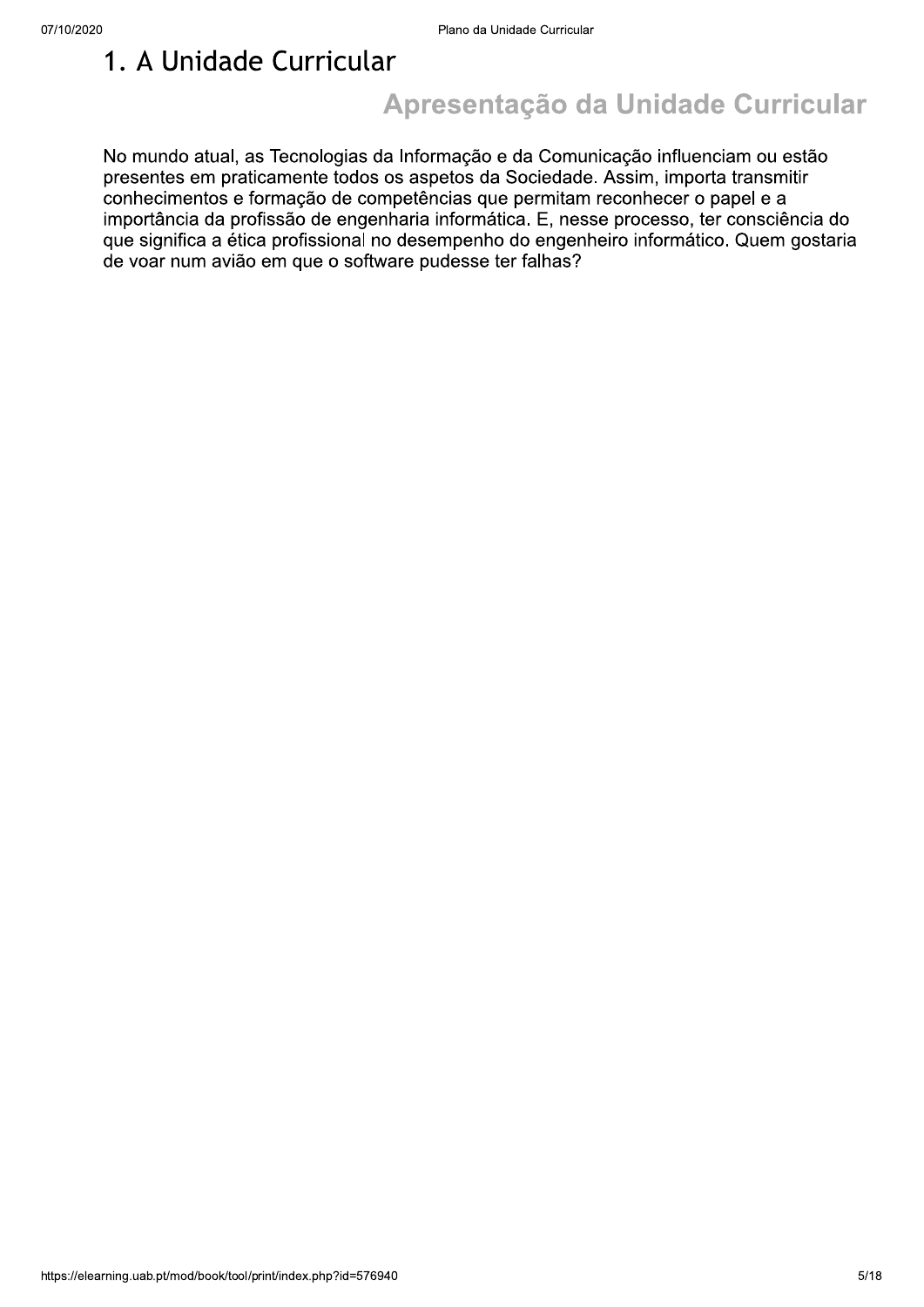# 2. Competências

# **Competências a desenvolver**

Pretende-se que, no final desta Unidade Curricular, o estudante tenha adquirido as seguintes competências:

- · Efetuar o enquadramento da ética aplicada no âmbito da engenharia informática.
- · Saber identificar e aplicar aspetos da ética computacional.
- · Analisar problemas éticos no âmbito do exercício da engenharia informática.
- · Identificar, analisar e aplicar o código de ética e deontológico da ACM / IEEE e da Ordem dos Engenheiros.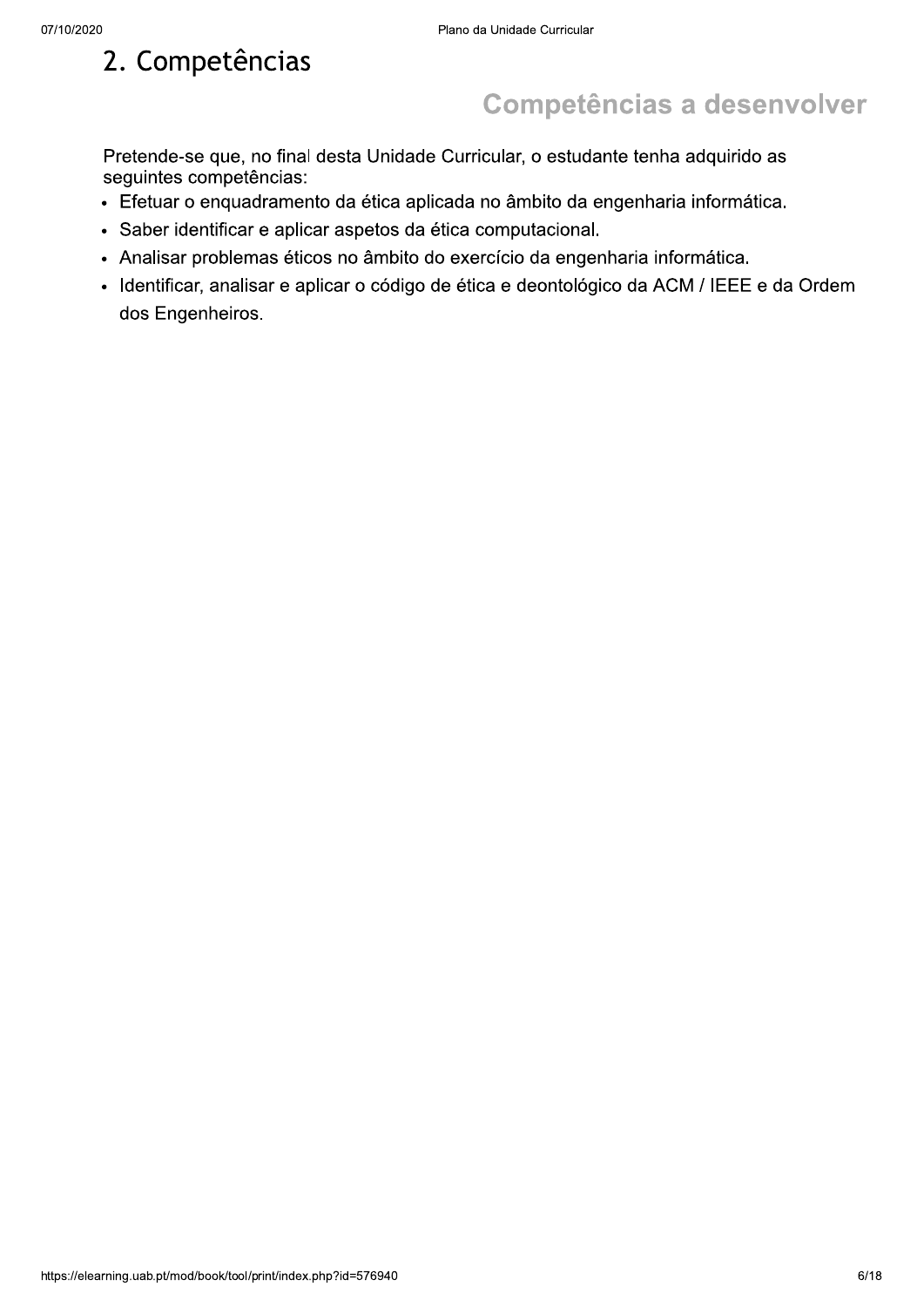3. Roteiro

# Roteiro de conteúdos a trabalhar

Nesta Unidade Curricular serão trabalhadas as seguintes temáticas:

| Tema 1 | Ética e Economia de Mercado.                                                                                                     |
|--------|----------------------------------------------------------------------------------------------------------------------------------|
| Tema 2 | Responsabilidade e deontologia profissional do<br>engenheiro.                                                                    |
| Tema 3 | Códigos empresariais de ética e de conduta – Norma<br>Portuguesa NP 4460-1:2007, ACM/IEEE, Ordem dos<br>Engenheiros Portugueses. |
| Tema 4 | Atos de Engenharia Informática.                                                                                                  |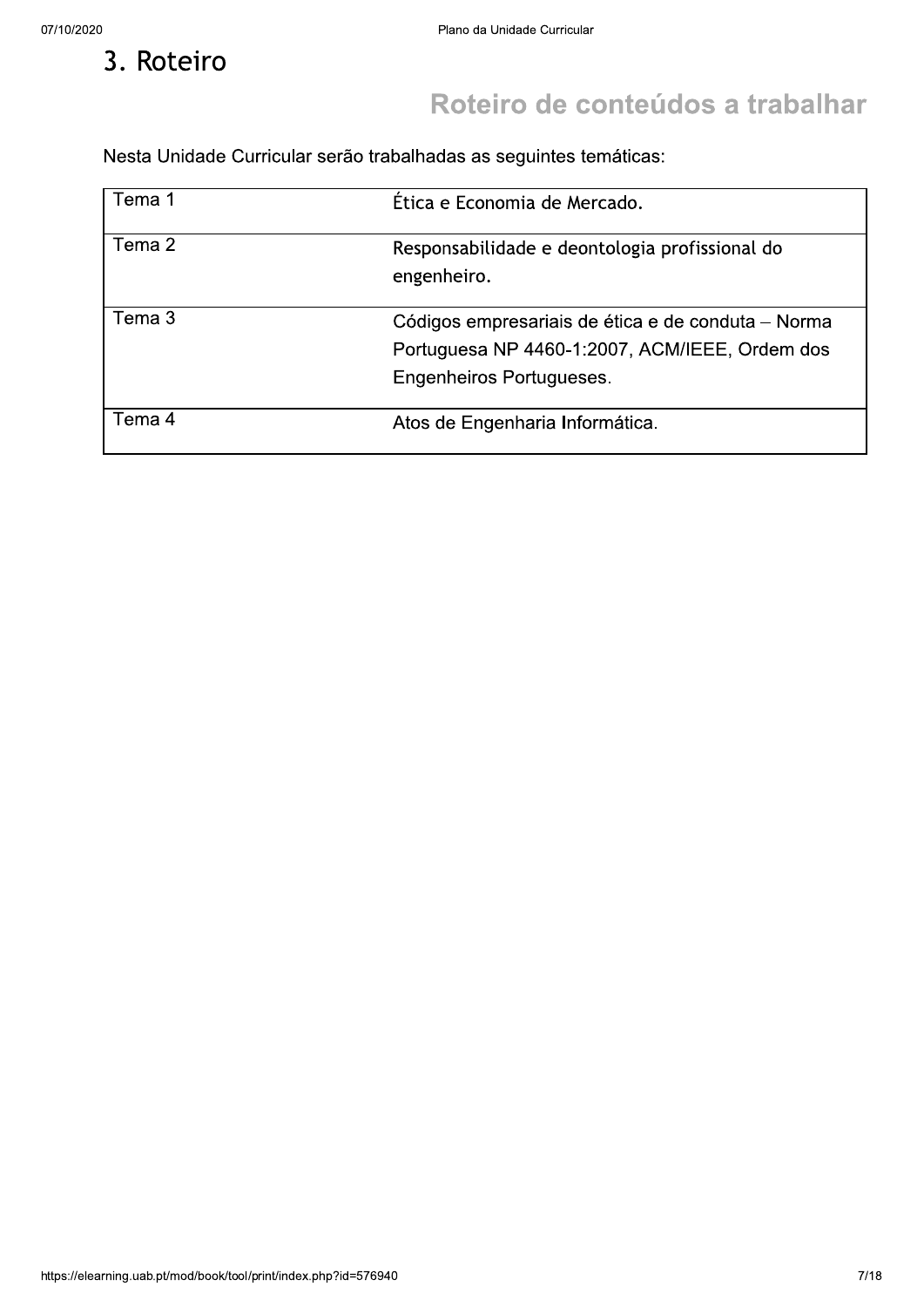# 4. Metodologia

# **Como vamos trabalhar?**

 $[\dots]$ 

Indicações gerais sobre a metodologia de trabalho a adotar, tendo em conta os destinatários, e a especificidade da unidade curricular em causa, a exemplo de:

Orientações importantes sobre o trabalho proposto;

O número de Fóruns de Alunos previstos para a Unidade Curricular;

Informações sobre a organização desses Fóruns;

Objetivos dos fóruns e relação com as Temáticas do Roteiro a que se referem;

Existência (se caso disso) de fóruns por grupos de estudantes;

Indicações sobre os Fóruns Alunos-Professor, nomeadamente duração e objetivos;

Indicações sobre a natureza e objetivos do Plano de Atividades Formativas (AF1 e AF2) proposto para a Unidade Curricular;

Outras indicações relativas à metodologia que se considerem relevantes.

 $\ldots$ ]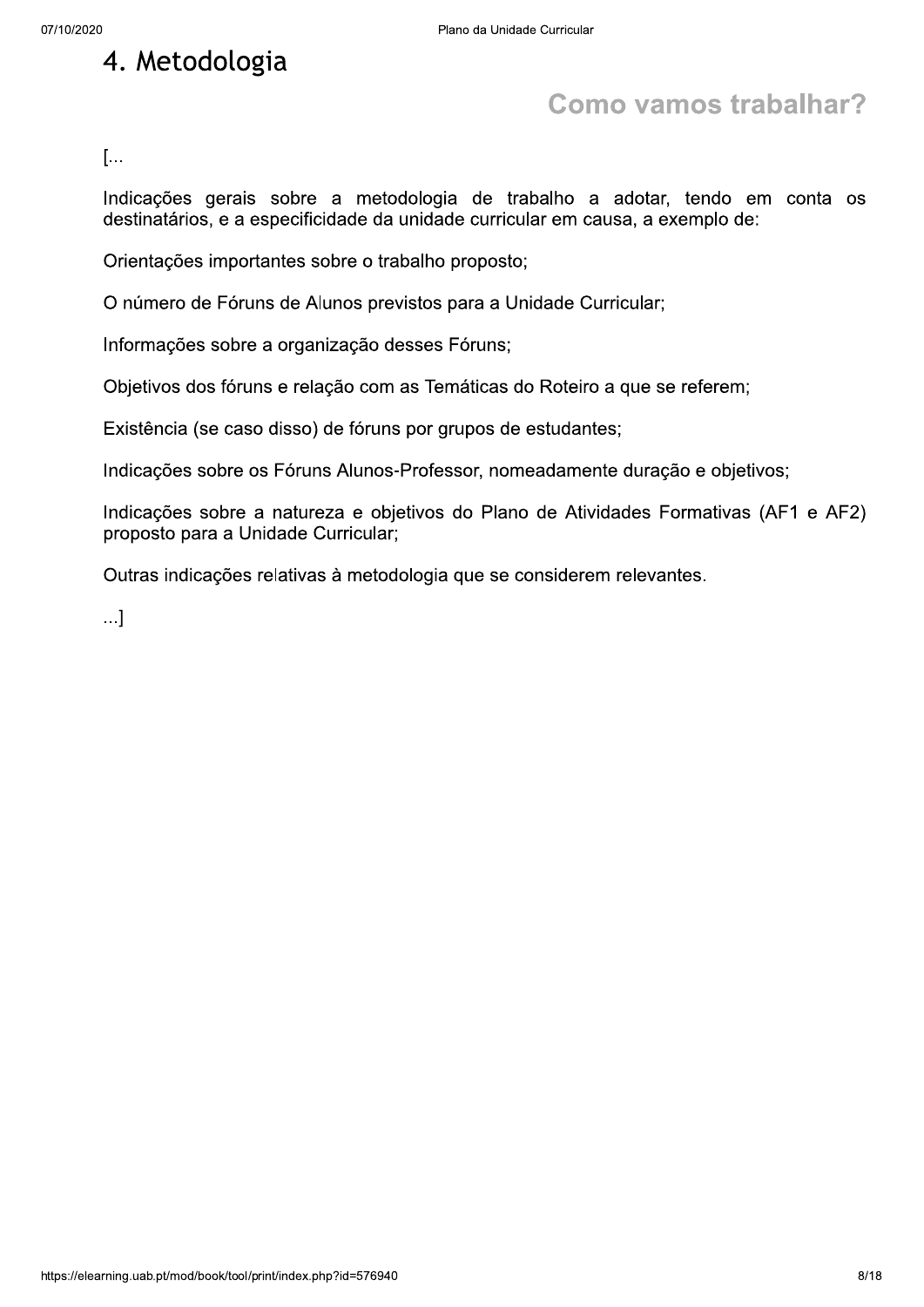### **Bibliografia e outros recursos**

#### **Bibliografia Obrigatória:**



Computer Ethics and Professional Responsibility

Terrel W. Bynum & Simon Rogerson

**Blackwell Publishing** 

#### **Bibliografia Complementar:**

Websites indicados pelo professor

#### **Outros Recursos:**

Documentos disponibilizados pelo professor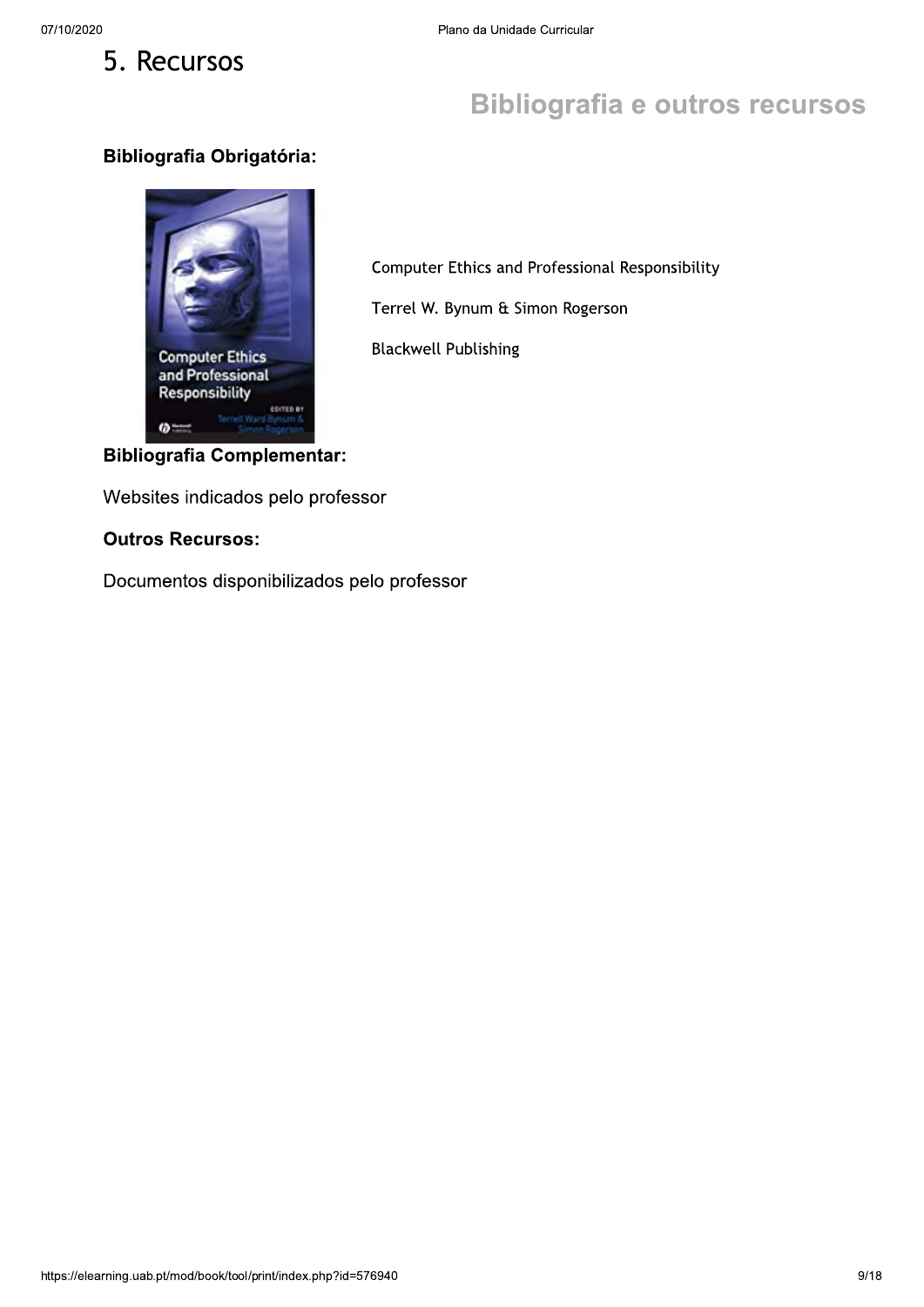

## Como vai ser a avaliação?

A avaliação assume o regime de avaliação contínua. Os estudantes que não possam seguir esta modalidade de avaliação podem optar pela realização de um Exame Final presencial.

A opção pelo regime de avaliação (contínua ou final) será feita pelo estudante até ao final da 3ª semana letiva, não podendo ser alterada no decurso do semestre.

Os estudantes que optem pela avaliação contínua disporão de um Cartão de Aprendizagem, pessoal, onde será creditada a avaliação que forem efetuando ao longo do semestre. O Cartão de Aprendizagem é um instrumento personalizado e cada estudante tem acesso apenas ao seu cartão.

Os estudantes que optem pela realização de um Exame Final terão acesso a todas as orientações dadas na plataforma e às Atividades Formativas disponibilizadas ao longo do percurso de aprendizagem, mas não aos instrumentos de avaliação utilizados no regime de avaliação contínua - E-fólios e P-fólio. Estes estarão disponíveis apenas para os estudantes que optem pela modalidade de avaliação contínua.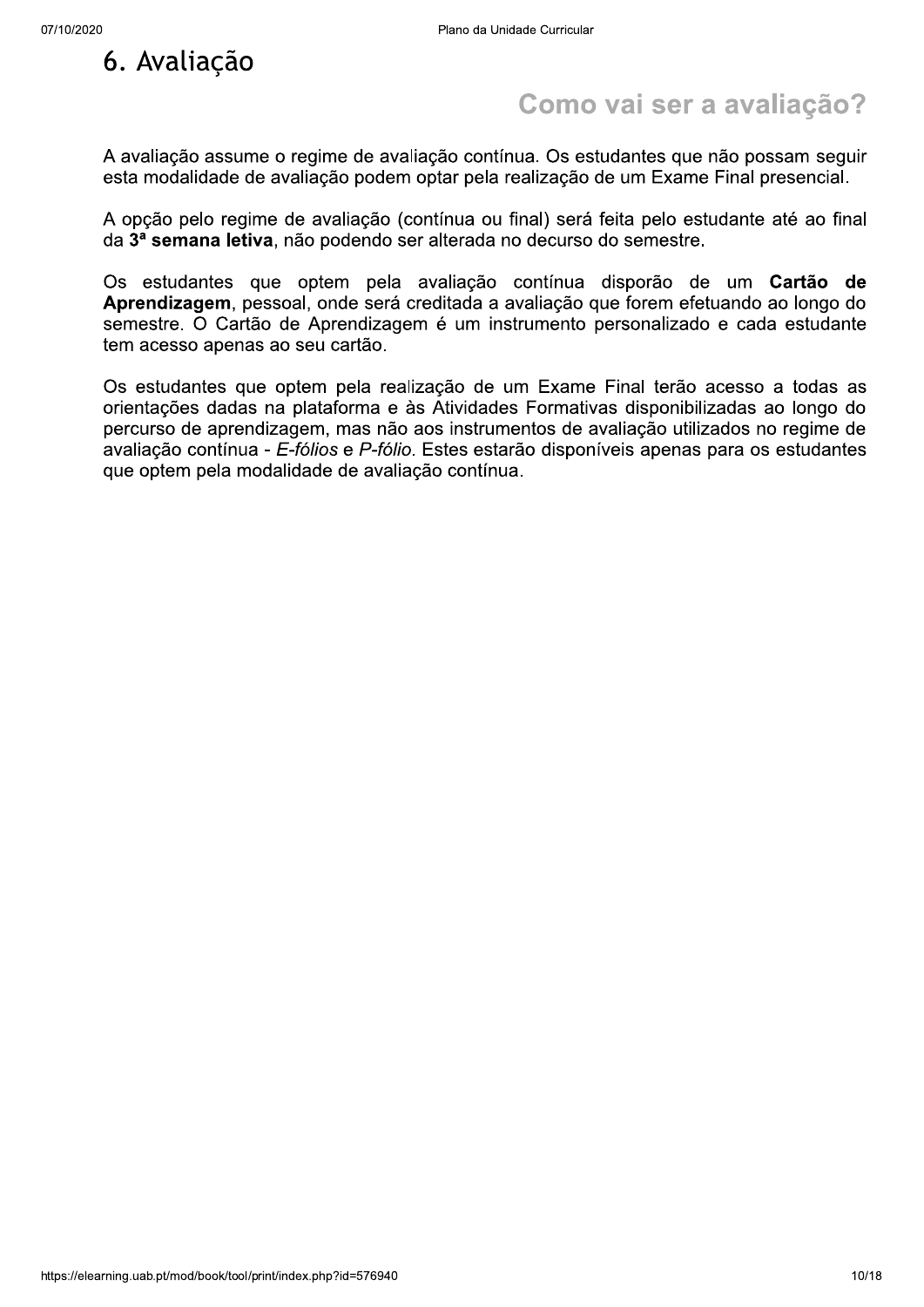### 6.1. Cartão de Aprendizagem

# **Avaliação Contínua**



Os estudantes que optarem pela avaliação contínua creditam no seu Cartão de Aprendizagem – CAP – as classificações que obtiveram com a realização de vários trabalhos ao longo do semestre e a classificação obtida numa prova presencial, no final do semestre.

Ao longo do semestre ser-lhes-á proposto que elaborem pequenos trabalhos, designados Efólios. A realização do conjunto dos e-fólios poderá levar à creditação do seu cartão (CAP) de um máximo de 8 valores.

À classificação obtida nos **E-fólios** juntam-se os valores obtidos na prova presencial, designada P-fólio, tendo esta a duração máxima de 90min. Esta prova, P-fólio, terá a cotação global de 12 valores.

No sistema de avaliação contínua, a classificação final na unidade curricular corresponde ao somatório das classificações obtidas em cada e-fólio e no P-fólio.

Um E-fólio é um pequeno documento digital elaborado de forma pessoal e incidindo sobre uma seccão dos temas trabalhados.

O P-fólio consiste num documento escrito a realizar presencialmente, que complementa os e-fólios realizados eletronicamente.

As indicações para a realização quer dos E-fólios, quer do P-fólio serão fornecidas no decurso da 4ª semana de atividades letivas.

A aprovação na Unidade Curricular implica que o estudante obtenha um mínimo de 4 valores no conjunto dos E-fólios e um mínimo de 6 valores no P-fólio.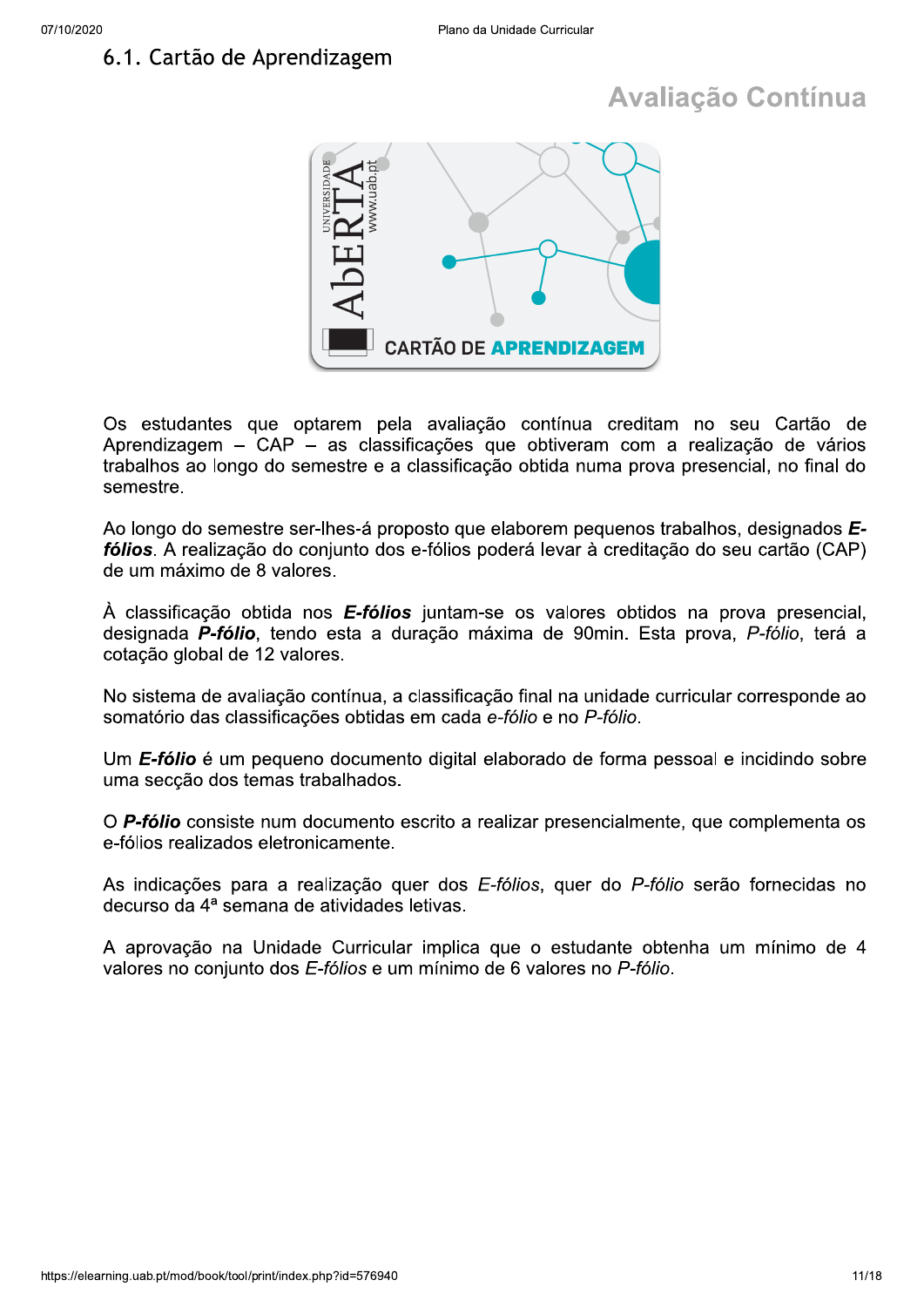### 6.2. Calendário de avaliação contínua

# Calendário de avaliação contínua

|                                                                                                                  | Outubro          | <b>Novembro</b>  | <b>Dezembro</b>  | Janeiro                                       |
|------------------------------------------------------------------------------------------------------------------|------------------|------------------|------------------|-----------------------------------------------|
| E-fólio A<br>[4 valores]                                                                                         |                  |                  |                  |                                               |
| Data da<br>especificação do<br>trabalho a realizar<br>no E-fólio A e dos<br>respetivos critérios<br>de avaliação | Data:<br>[26/10] |                  |                  |                                               |
| Envio do E-fólio A<br>ao professor                                                                               |                  | Data:<br>[16/11] |                  |                                               |
| Indicação da<br>classificação do E-<br>fólio A                                                                   |                  | Data:<br>[30/11] |                  |                                               |
| E-fólio B<br>[4 valores]                                                                                         |                  |                  |                  |                                               |
| Data da<br>especificação do<br>trabalho a realizar<br>no E-fólio B e dos<br>respetivos critérios<br>de avaliação |                  |                  | Data:<br>[04/12] |                                               |
| Envio do E-fólio B<br>ao professor                                                                               |                  |                  |                  | Data:<br>[04/01]                              |
| Indicação da<br>classificação do E-<br>fólio B                                                                   |                  |                  |                  | Data:<br>[15/01]                              |
| P-fólio<br>[12 valores]                                                                                          |                  |                  |                  |                                               |
| Realização<br>presencial                                                                                         |                  |                  |                  | Data:<br>consultar<br>calendário de<br>exames |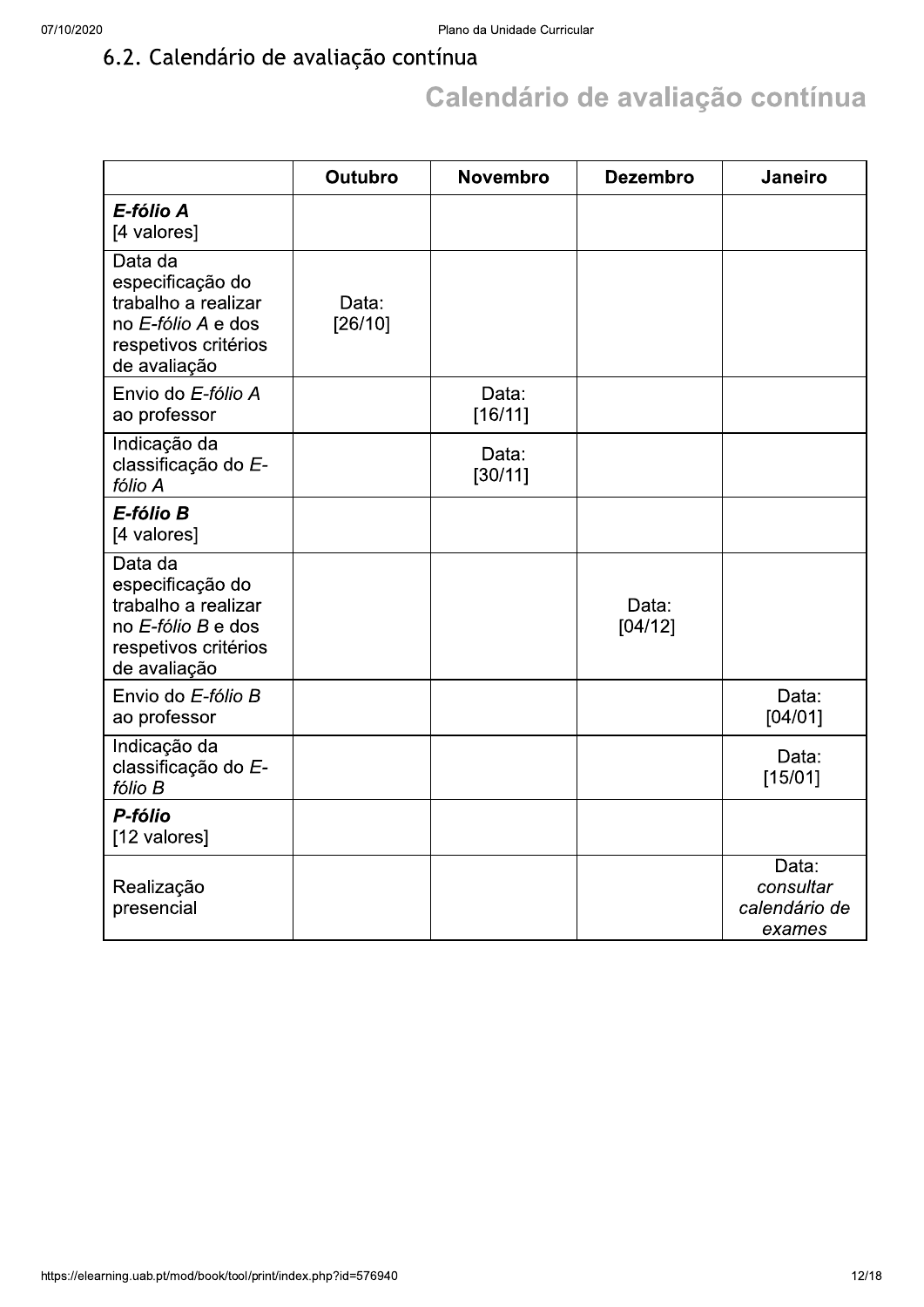#### 6.3. Exame

# Opção pelo Exame

O Exame Final traduz-se numa única prova escrita realizada presencialmente e classificada numa escala de 0 (zero) a 20 (vinte) valores.

Esta prova tem um caráter somativo, reportando-se à totalidade dos conteúdos abordados na unidade curricular e é realizada no final do semestre letivo, tendo a duração de 2h e  $30$ min.

O estudante que optar pela modalidade de exame final, terá de obter neste um mínimo de 10 valores.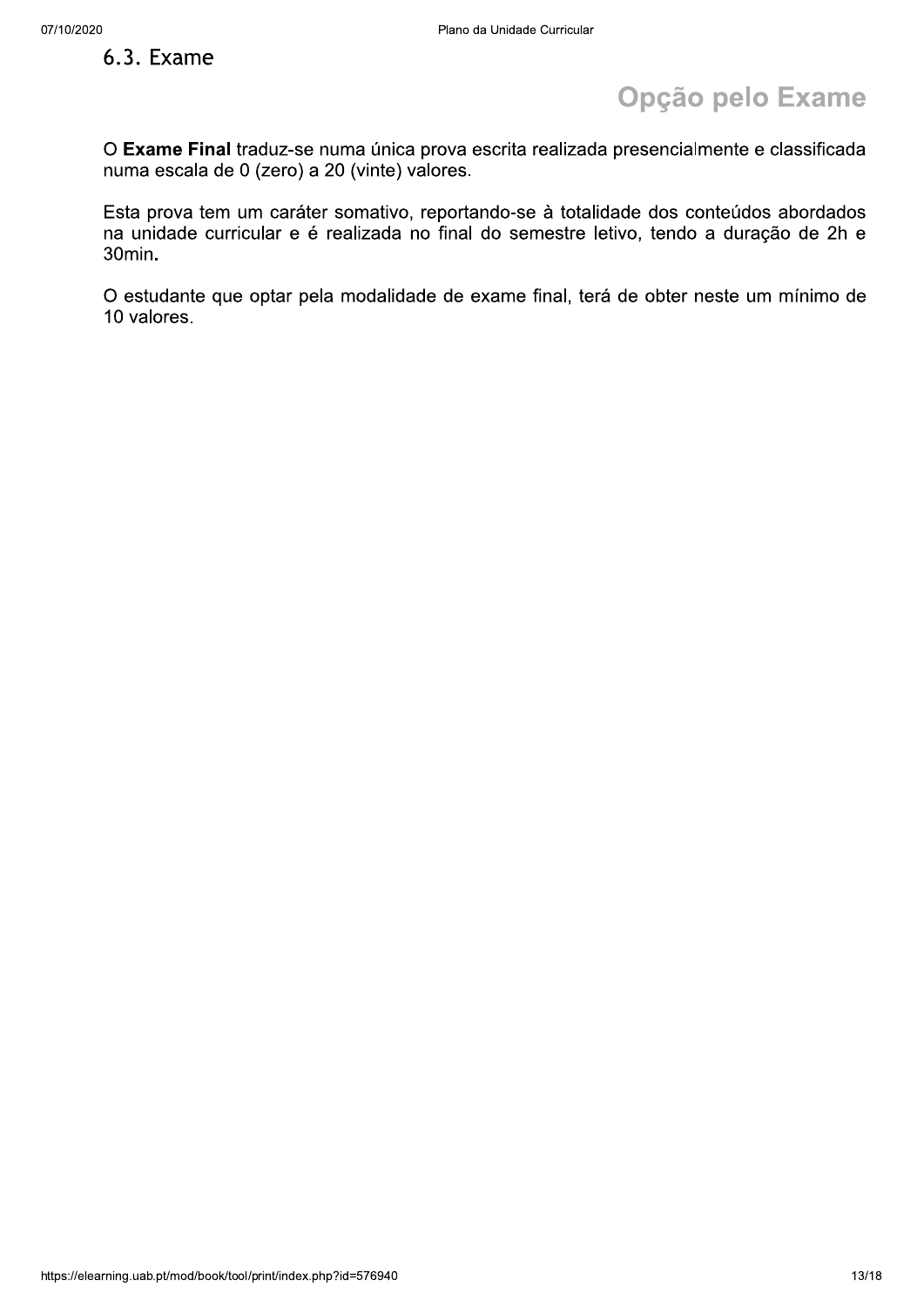7. Plano de Trabalho

### Calendário e plano de trabalho

Este Plano apresenta a previsão da distribuição temporal das várias Temáticas de estudo, das atividades e respetivas orientações de trabalho, de modo a que possa planear, organizar e desenvolver o seu estudo. Esta informação é complementada por orientações que deverá consultar com regularidade nesta Sala de Aula Virtual.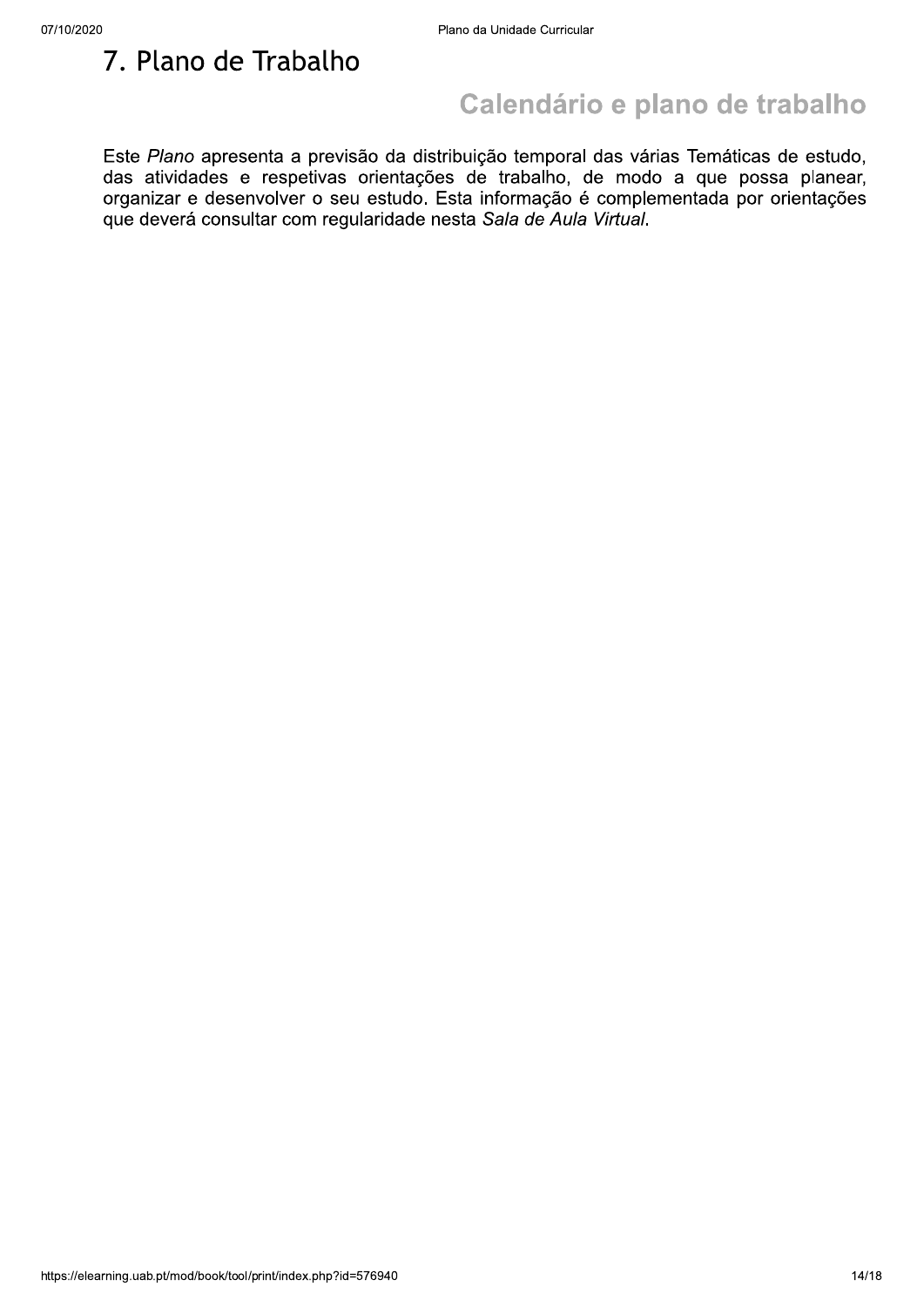### 7.1. Tópico 1

| Semana da UC          | O que se espera do estudante                                                                                                                                                                                                |
|-----------------------|-----------------------------------------------------------------------------------------------------------------------------------------------------------------------------------------------------------------------------|
| 1ª Semana             | Comece por consultar as indicações dadas na sala de aula virtual<br>relativamente ao Tópico1.                                                                                                                               |
|                       | Ler as págs. 15 a 38 do manual de apoio.<br>Discutir os conceitos com os colegas no fórum e tentar entender as<br>perspetivas de cada um sobre o tema.                                                                      |
| 2 <sup>a</sup> Semana | Ler as págs. 39 a 59 do manual de apoio.<br>Discutir os conceitos com os colegas no fórum.                                                                                                                                  |
| 3ª Semana             | Indique ao professor até final desta 3ª semana a sua opção de<br>avaliação: Avaliação Contínua ou Exame Final. Para isso,<br>responda ao questionário "Decisão sobre a Avaliação", no espaço<br>desta sala de aula virtual. |
|                       | Ler as págs. 61 a 87.<br>Discutir os conceitos com os colegas no fórum                                                                                                                                                      |
| 4 <sup>a</sup> Semana | Consulte as indicações no Fórum "Avaliação Contínua" relativas à<br>elaboração do e-fólio A.<br>Consolide o método de estudo de caso em ética, conforme leu na<br>semana anterior.                                          |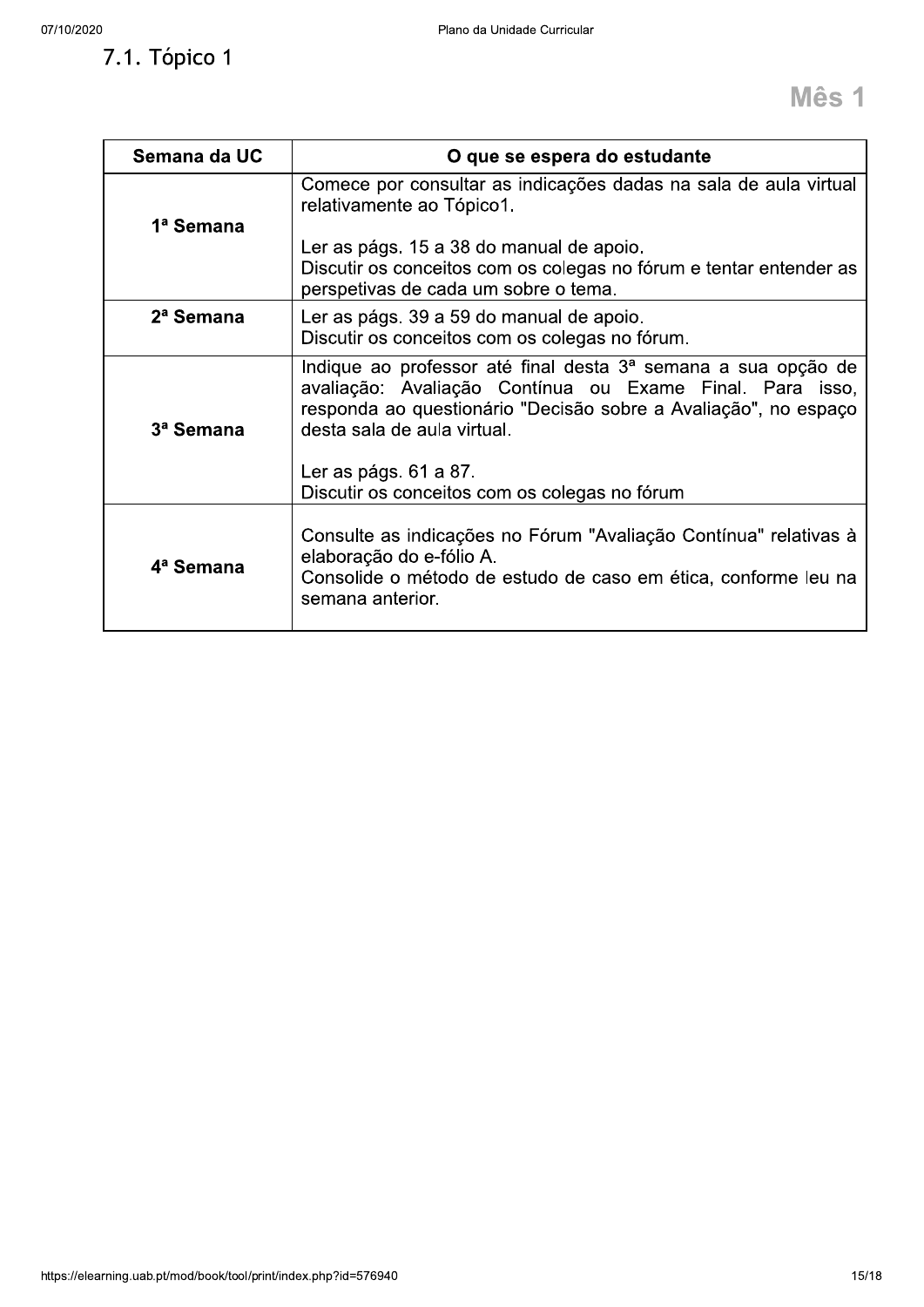7.2. Tópico 2

| Semana da UC          | O que se espera do estudante                                                                                                                                                  |
|-----------------------|-------------------------------------------------------------------------------------------------------------------------------------------------------------------------------|
| 5 <sup>a</sup> Semana | Ler as indicações relativamente ao Tópico, nomeadamente os<br>objetivos de aprendizagem a atingir.<br>Ler as págs. 89 a 106.<br>Discutir os conceitos com os colegas no fórum |
| 6 <sup>a</sup> Semana | Ler as págs. 107 a 118.<br>Discutir os conceitos com os colegas no fórum.                                                                                                     |
| 7 <sup>a</sup> Semana | Ler as págs. 119 a 132.<br>Discutir os conceitos com os colegas no fórum.                                                                                                     |
| 8 <sup>ª</sup> Semana | Consolide os conceitos através da respetiva discussão com os<br>colegas no fórum.                                                                                             |
|                       |                                                                                                                                                                               |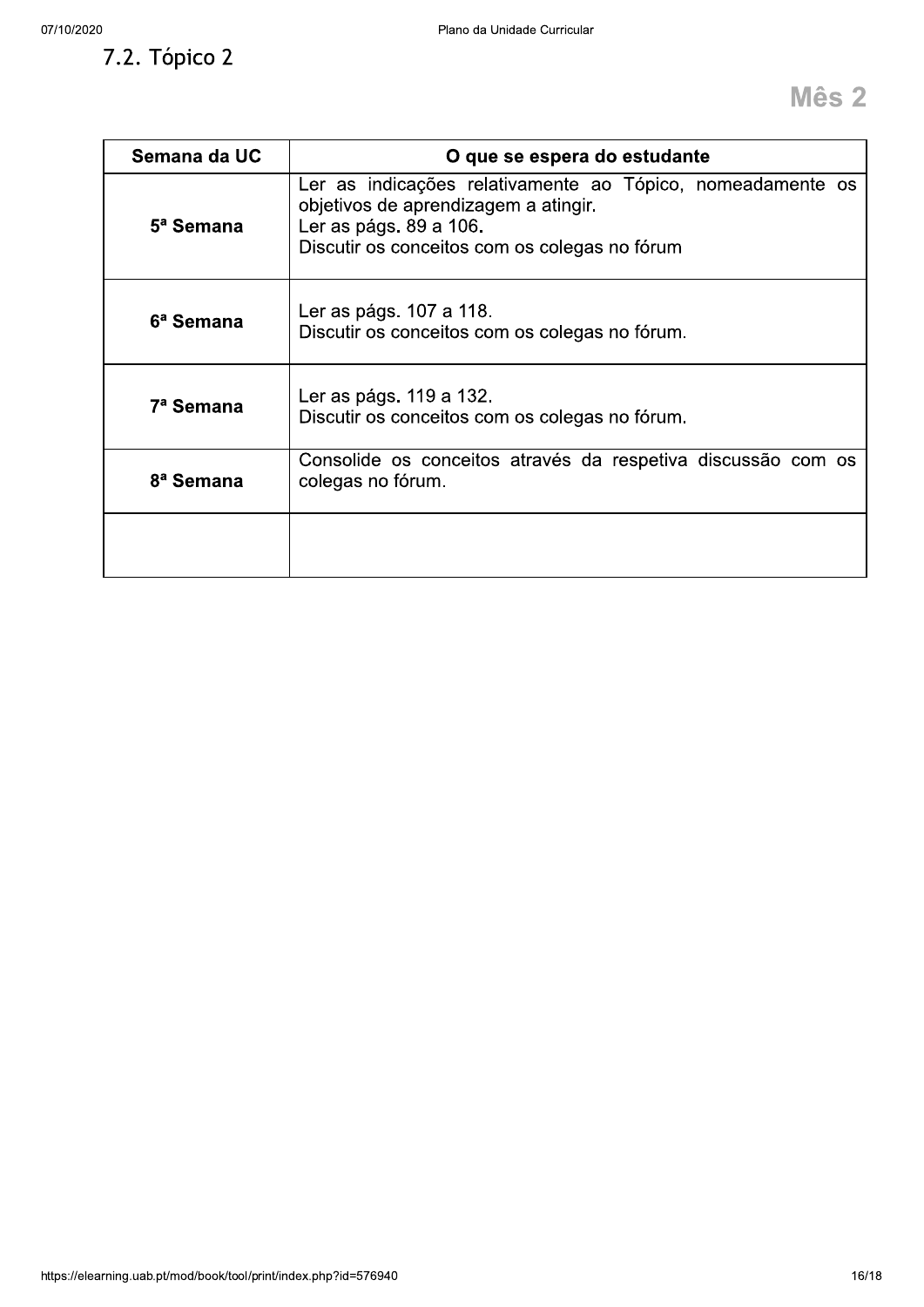7.3. Tópico 3

| Semana da UC           | O que se espera do estudante                                                                                                                                                                                                                                                    |
|------------------------|---------------------------------------------------------------------------------------------------------------------------------------------------------------------------------------------------------------------------------------------------------------------------------|
| 9 <sup>a</sup> Semana  | Consulte as indicações no Fórum "Avaliação Contínua" relativas à<br>elaboração do e-fólio B.<br>Ler as indicações relativamente ao Tópico, nomeadamente os<br>objetivos de aprendizagem a atingir.<br>Ler as págs. 133 a 141.<br>Discutir os conceitos com os colegas no fórum. |
| 10 <sup>ª</sup> Semana | Ler as págs. 142 a 156.<br>Discutir os conceitos com os colegas no fórum.                                                                                                                                                                                                       |
| 11 <sup>ª</sup> Semana | Ler as págs. 157 a 167.<br>Discutir os conceitos com os colegas no fórum.                                                                                                                                                                                                       |
| 12 <sup>ª</sup> Semana | Ler as págs. 170 a 201.<br>Discutir os conceitos com os colegas no fórum.<br>Ler os materiais disponibilizados pelo professor e que<br>complementam a leitura do manual.<br>Discutir os conceitos com os colegas no fórum.                                                      |
|                        |                                                                                                                                                                                                                                                                                 |